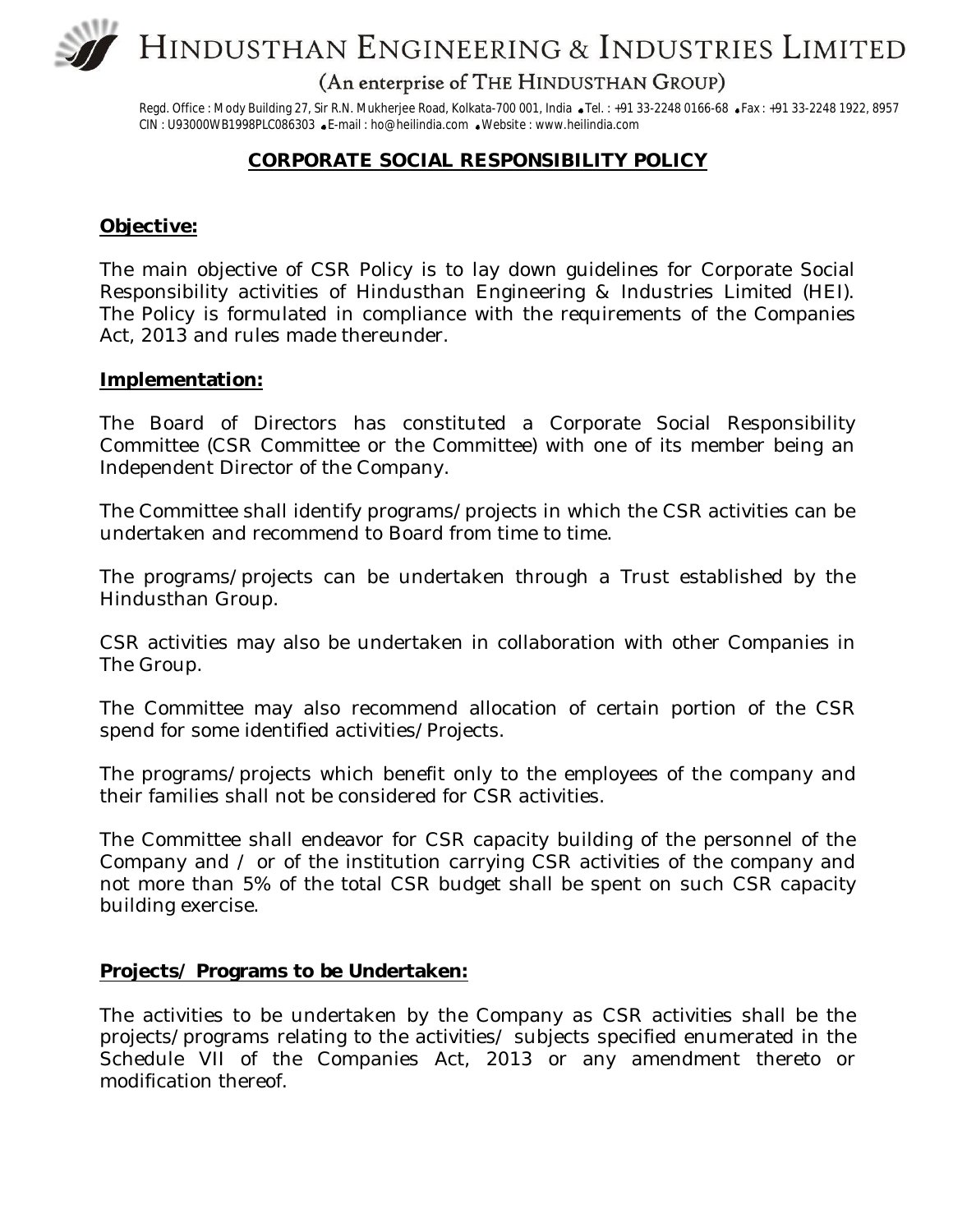# HINDUSTHAN ENGINEERING & INDUSTRIES LIMITED

(An enterprise of THE HINDUSTHAN GROUP)

Regd. Office : Mody Building 27, Sir R.N. Mukherjee Road, Kolkata-700 001, India •Tel. : +91 33-2248 0166-68 •Fax : +91 33-2248 1922, 8957 CIN : U93000WB1998PLC086303 E-mail : ho@heilindia.com Website : www.heilindia.com

The committee shall from time to time decide/recommend to the Board on, CSR activities to be undertaken, the geographical area covered, agencies or trusts or NGO's with which the projects/activities are to be undertaken, amount to be spent or various projects whether ongoing or fresh.

The CSR programs or projects or activities that the Company plans to undertake through following Trust and the modalities of the execution / implementation of the same are as under:-

The Hindusthan Group has already formed "Hindusthan Kalyan Kosh" which is a non-profit making trust duly registered under Section 80G of the Income Tax Act. It has also a registered society named Mody Institute of Education & Research (MIER) which is a non-profit making entity duly registered under Section 80G of the Income Tax Act. The Corporate Social Responsibility will be carried out through either one or both the above entities.

They will contribute to the projects of Mody School which is providing education to girl child from class III to class XII as per CBSE program.

They shall also contribute to the projects of Mody University of Science and Technology which is established by Rajasthan State legislature & covered u/s 2(f) of the UGC Act, 1956. The University has different colleges of Arts, Science & Commerce and those covering different disciplines of engineering, management & law upto Phd level. The University is exclusively for women thereby contributing to gender equality & empowering women.

Additionally, scholarship and such other means may be continued at a later stage.

### **Monitoring Process**

The Committee shall monitor the above projects, programs and implementation and execution of the same from time to time and report the same to the Board of Directors on a periodical basis.

The committee shall on completion of every Financial Year, submit to the Board, details of the CSR spent during the Financial Year and reasons for the actual spent being less than the limits prescribed by the law, if any.